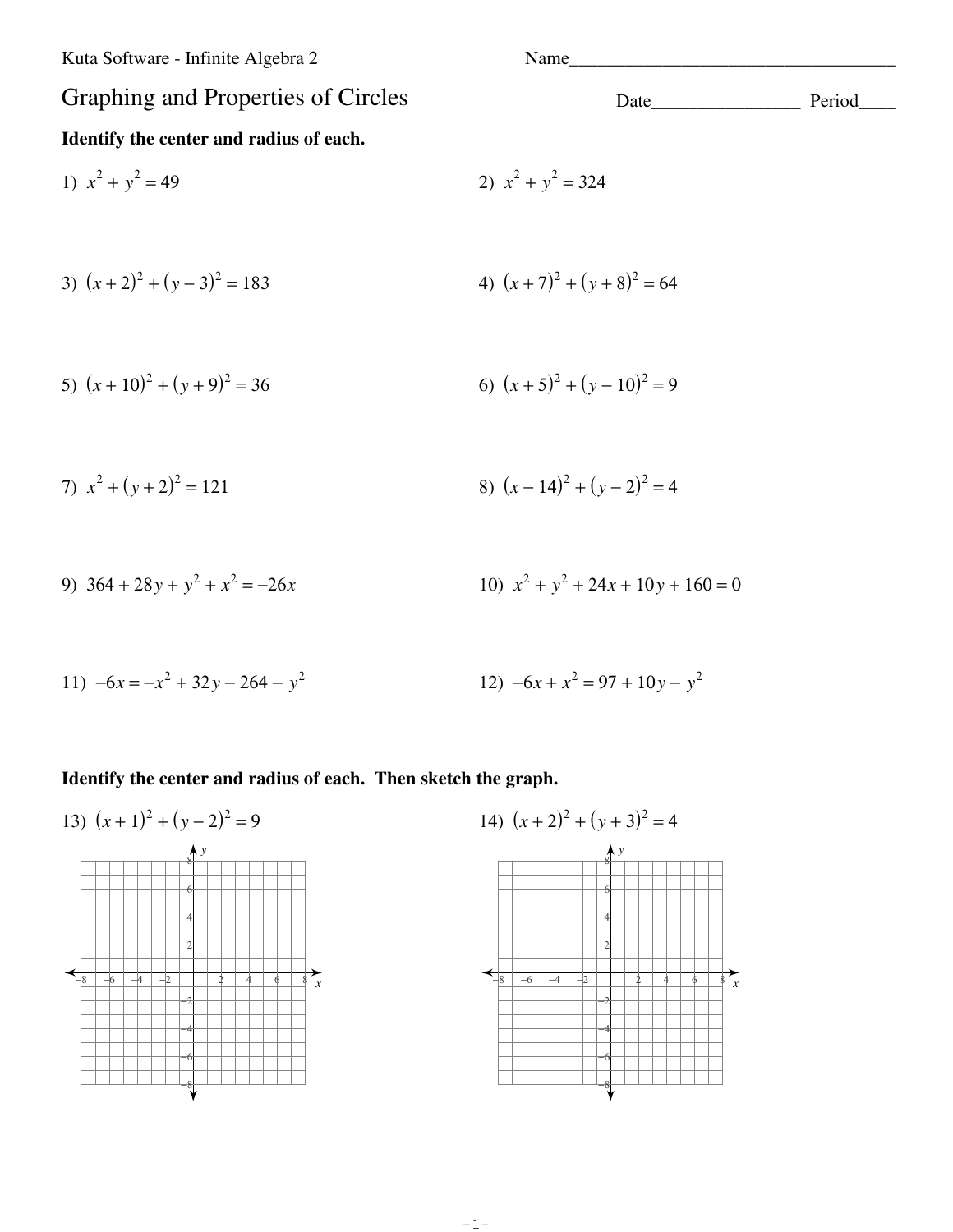



17) 
$$
(x+3)^2 + (y+2)^2 = 9
$$



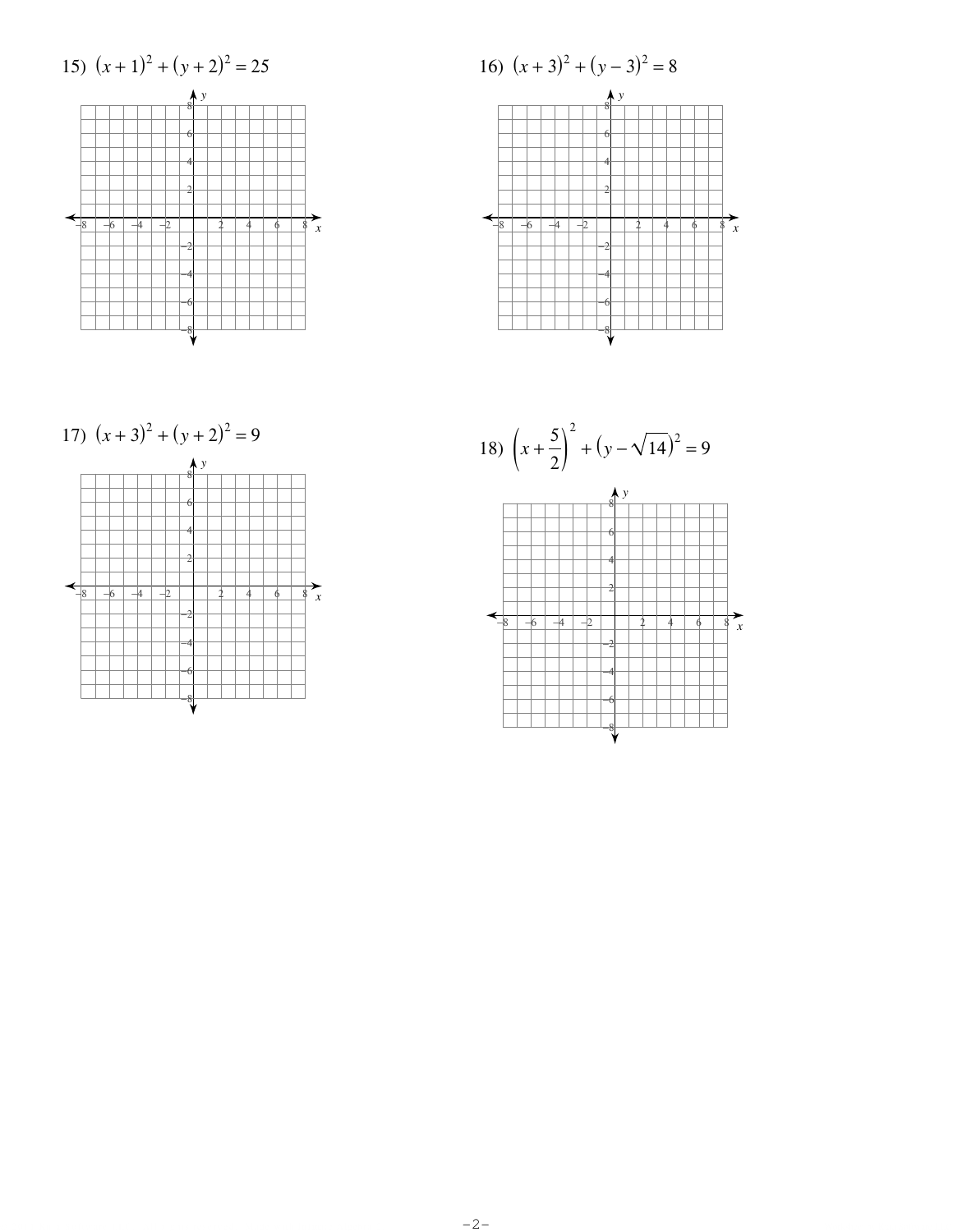## Graphing and Properties of Circles Date\_\_\_\_\_\_\_\_\_\_\_\_\_\_\_\_\_\_\_\_ Period\_\_\_\_\_\_\_\_\_\_\_\_\_\_

### **Identify the center and radius of each.**

1)  $x^2 + y^2 = 49$ Center: (0, 0) Radius: 7 3)  $(x+2)^2 + (y-3)^2 = 183$ Center:  $(-2, 3)$ Radius:  $\sqrt{183}$ 5)  $(x+10)^2 + (y+9)^2 = 36$ Center: (−10, −9) Radius: 6 7)  $x^2 + (y+2)^2 = 121$ Center: (0, −2) Radius: 11 9)  $364 + 28y + y^2 + x^2 = -26x$ 

Center: (−13, −14) Radius: 1

11) 
$$
-6x = -x^2 + 32y - 264 - y^2
$$
  
Center: (3, 16)  
Radius: 1

2) 
$$
x^2 + y^2 = 324
$$
  
\nCenter: (0, 0)  
\nRadius: 18  
\n4)  $(x + 7)^2 + (y + 8)^2 = 64$   
\nCenter: (-7, -8)  
\nRadius: 8  
\n6)  $(x + 5)^2 + (y - 10)^2 = 9$   
\nCenter: (-5, 10)  
\nRadius: 3  
\n8)  $(x - 14)^2 + (y - 2)^2 = 4$   
\nCenter: (14, 2)  
\nRadius: 2  
\n10)  $x^2 + y^2 + 24x + 10y + 160 = 0$   
\nCenter: (-12, -5)  
\nRadius: 3  
\n12)  $-6x + x^2 = 97 + 10y - y^2$   
\nCenter: (3, 5)

Radius:  $\sqrt{131}$ 

### **Identify the center and radius of each. Then sketch the graph.**



14) (*x* + 2) 2 + (*y* + 3) 2 = 4 *x y* −8 −6 −4 −2 2 4 6 8 −6 −4 −2 2 4 6 8 Center: (−2, −3) Radius: 2

−8